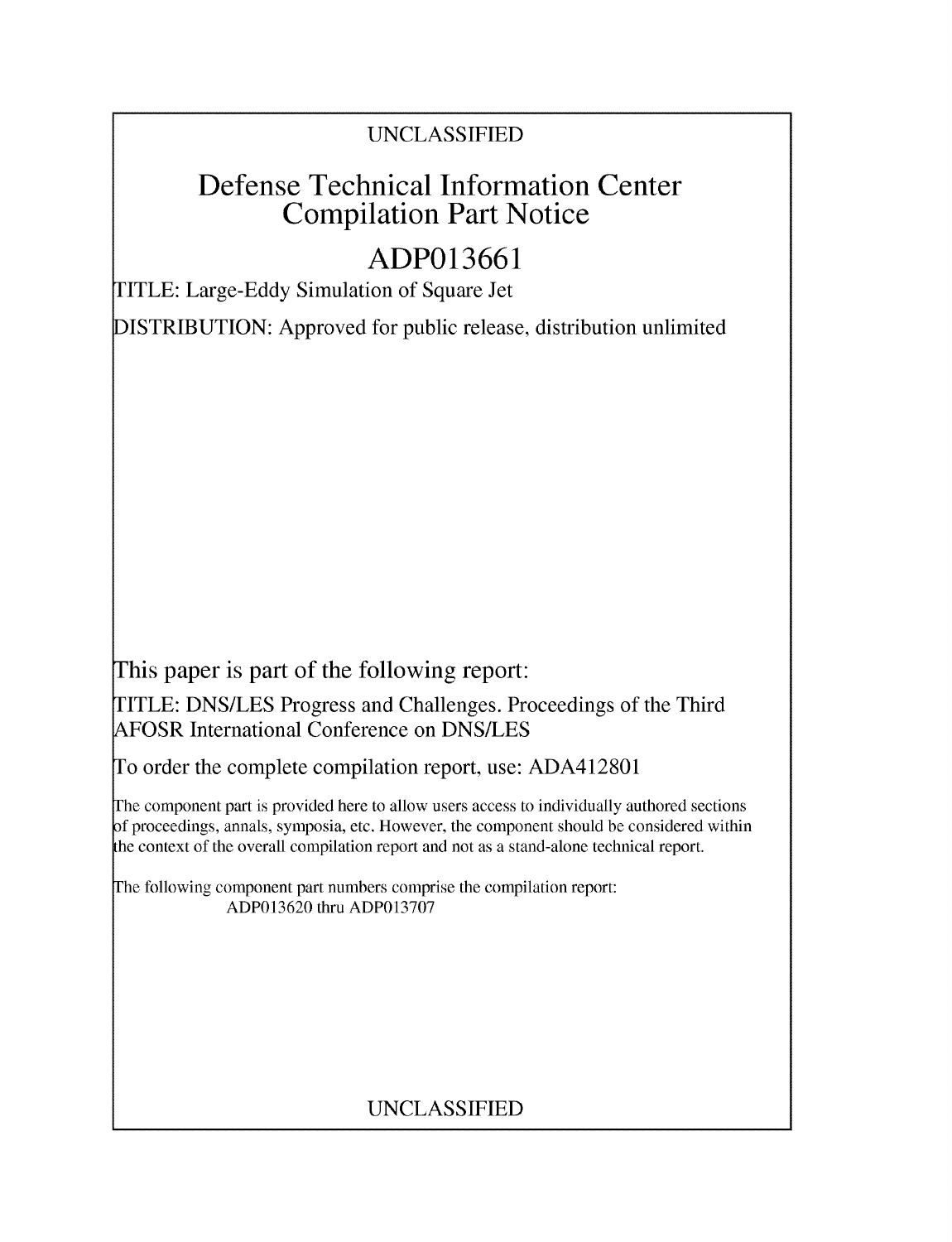### LARGE-EDDY SIMULATION OF **SQUARE JET**

X. ZHOU AND D. D. KNIGHT Department *of Mechanical and Aerospace* Engineering *Rutgers University 98 Brett Road Piscataway, NJ 08854-8058 USA*

Abstract. We present a large-eddy simulation (LES) of the near-field of a low-Mach number square jet. The filtered governing equations of compressible flows are solved using the approximate Riemann solver of Roe for the convective fluxes and an application of Gauss' theorem for the viscous fluxes on an unstructured grid of tetrahedral cells. The LES is performed with the Monotone Integrated LES (MILES) for the subgrid scale model. A square jet at a Mach number of 0.3 and a Reynolds number of 3,200 is simulated. Axis-rotation occurs and is caused by Biot-Savart self-induction associated with nonuniform shear-layer curvature at the exit. Complex vortex topologies and interaction between vortex rings and rib vortices are observed downstream. Mean properties are in good agreement with the Direct Numerical Simulation (DNS) results of Grinstein et al. (1995).

## 1. Introductions

Turbulent round and plane jets are simple inhomogeneous flows that can be served to verify models for complex flows and have been experimentally and numerically studied extensively [1, 2]. Recently, noncircular jets have been gained much interest in passive control due to their enhanced jet mixing properties **[3,** 4, 5, 6, 7].

In the past, Reynolds-Averaged Numerical Simulations (RANS) have often been employed for the investigation of jet flows. However, this kind of traditional method cannot give a clear picture of the unsteady behaviour and the results are too sensitive to the turbulence models used. The advantage of Direct Numerical Simulation (DNS) [8] and Large Eddy Simulation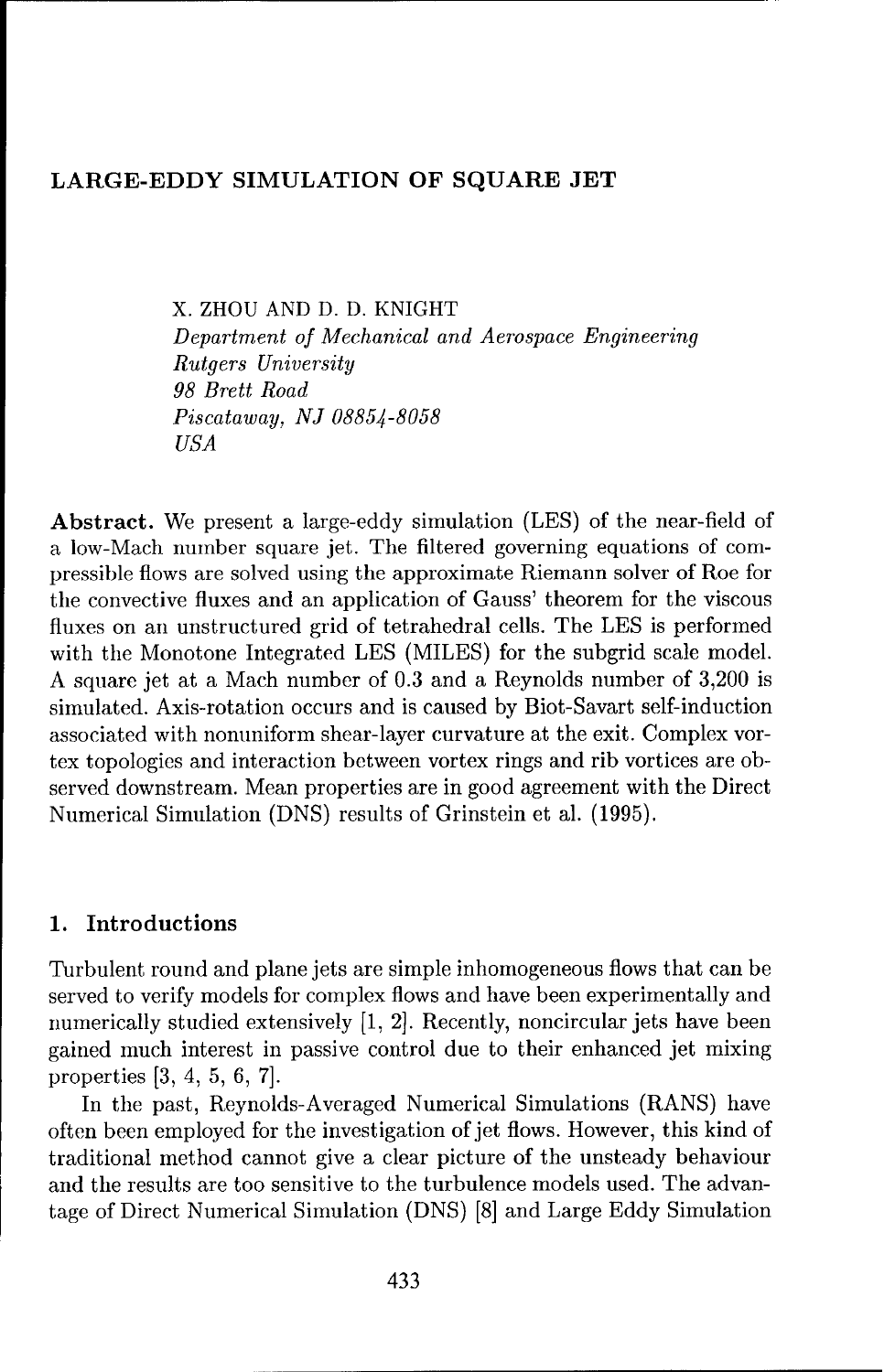(LES) [9] in being able to capture a wide range of spatial scales and temporal scales is of great value for fundamental and applied studies. LES is a good alternative to DNS which is more expensive for high Reynolds number flows. One of the practical uses of LES is to predict the transition and subsequent turbulent mixing (or spreading) process that occurs in spatially developing flows.

As is well known, a free jet is subject to Kelvin-Helmholtz instability which, in turn, means that the flow experiences an exponentially growing instability and results in rolling up of vortices, pairing and merging processes. Linear instability analyses have confirmed this growth. The subsequent breakdown of the large-scale vortical structures is followed by the advent of spreading by the secondary three-dimensional instability mechanism. Vortex dynamics are also expected to be important in the control of noncircular jets instability, transition from laminar to turbulence and the jet development further downstream. Grinstein and DeVore [3] showed a transition to turbulence in free square jets characterized by the dynamics of vortex rings and braid vortices and observed a larger entrainment rate compared to round jets. The underlying mechanism for the enhanced entrainment is the self-induced axis-rotation or axis-switching resulting from Biot-Savart deformation of vortex rings caused by non-uniform azimuthal curvature at the jet exit. Foss and Zaman [10] and Zaman [11] analyzed the influence of jet geometry on the characteristics of spreading in subsonic and supersonic flows. They observed a substantial increase of jet spreading when tabs were inserted at the nozzle which induced streamwise vortex pairs.

The objective of this research is to validate the present MILES methodology using an unstructured grid for a subsonic square jet. First, the implementation techniques of solving the governing equations are discussed briefly using an approximate Riemann solver of Roe's method and the SGS model for the unresolved small scales in the LES. Secondly, a square jet at a Reynolds number of 3,200 and a Mach number of 0.3 is simulated. Temporal evolutions are visualized to characterize the dynamics of deforming vortex rings, ribs and their interactions. Statistical quantities are quantified and compared with the DNS results of Grinstein et al [3].

## 2. Governing equations

The present LES method is based on solving the 3-D time-dependent nondimensional filtered transport equations for mass, momentum and energy and the state equation of ideal gas for fully compressible flows in an unstructured grid of tetrahedral cells using a cell-centered finite volume formation. Following are the nondimensionalized governing equations and the reference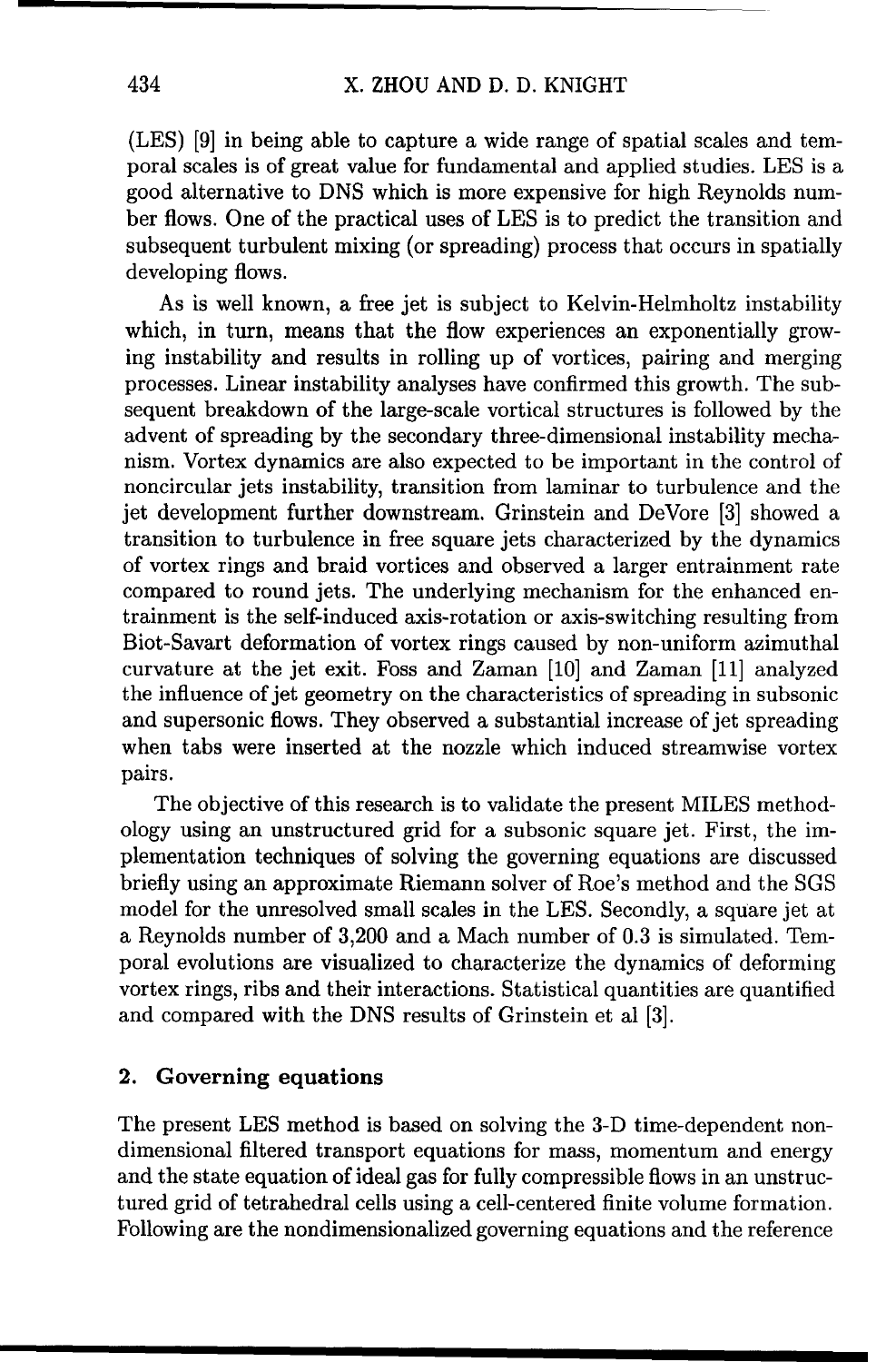quantities are: velocity  $U_{\infty}$ , static temperature  $T_{\infty}$ , density  $\rho_{\infty}$ , length scale L and viscosity  $\mu_{\infty}$ , resulting in a Mach number of  $M_{\infty} = U_{\infty}/\sqrt{\gamma RT_{\infty}}$  and a Reynolds number of  $Re = \rho_{\infty}U_{\infty}L/\mu_{\infty}$ .

$$
\frac{\partial \overline{\rho}}{\partial t} + \frac{\partial}{\partial x_j} (\overline{\rho}\tilde{u}_j) = 0 \tag{1}
$$

$$
\frac{\partial(\overline{\rho}\tilde{u}_i)}{\partial t} + \frac{\partial(\overline{\rho}\tilde{u}_i\tilde{u}_j)}{\partial x_j} = -\frac{\partial\overline{p}}{\partial x_i} + \frac{\partial\tau_{ij}}{\partial x_j} + \frac{\partial\overline{\sigma}_{ij}}{\partial x_j} \quad (i = 1, 2, 3)
$$
 (2)

$$
\frac{\partial(\overline{\rho}\,\tilde{e})}{\partial t} + \frac{\partial(\overline{\rho}\,\tilde{e} + \overline{p})\,\tilde{u}_j}{\partial x_j} = \frac{\partial}{\partial x_j} \left( Q_j + \overline{q}_j + (\tau_{ij} + \overline{\sigma}_{ij})\tilde{u}_i \right) \tag{3}
$$

$$
\overline{p} = \frac{\overline{\rho}T}{\gamma M_{\infty}^2} \tag{4}
$$

where summation over the three coordinate directions is implied in terms with repeated indices,  $\tilde{u}_i = \overline{\rho u}_i/\overline{\rho}$ , and  $\tilde{e} = \overline{\rho e}/\overline{\rho}$  are the Favre-filtered velocity and total energy,  $\bar{p}$  is the pressure,  $\bar{\rho}\tilde{e} = \bar{p}/(\gamma-1)+\frac{1}{2}\tilde{u}_k\tilde{u}_k$  is the total energy.  $q_i = \frac{\mu}{Re Pr(\alpha-1)M^2} \frac{\partial \tilde{T}}{\partial r_i}$  is the molecular heat flux, where  $Pr = 0.72$ is the molecular Prandtl number. The dimensionless molecular viscosity is dependent on temperature,  $\mu = T^n$ , where  $n = 0.76$ . The subgrid scale (SGS) stress is  $\tau_{ij} = \overline{\rho u_i u_j} - \overline{\rho} \tilde{u}_i \tilde{u}_j$ , the SGS heat transfer is  $Q_j = \overline{\rho} (u_j \overline{T} \tilde{u}_j(\tilde{T})$ , and the molecular viscous stress is  $\overline{\sigma}_{ij} = \frac{\mu}{Re}[-\frac{2}{3}\frac{\partial \tilde{u}_k}{\partial x_k}\delta_{ij} + (\frac{\partial \tilde{u}_i}{\partial x_j} + \frac{\partial \tilde{u}_j}{\partial x_i})].$ The SGS terms  $\tau_{ij}$  and  $Q_j$  are modeled by the MILES method  $(\tau_{ij} = 0$  and  $Q_j = 0$ ) to account for the unresolved small scale turbulence [12]. Although many advanced SGS models have been developed, the simple models such as the MILES are widely used.

The inviscid fluxes are computed by an approximate Riemann solver of Roe's flux difference splitting method [13], and Gauss' theorem is applied for the viscous fluxes and heat transfer. A second-order Runge-Kutta scheme is used for the time marching, and the time step is determined such that the total CFL (Courant-Friedrichs-Lewy) number is less than 1.0. The gradients of each variable  $(\bar{\rho}, \bar{\rho}\tilde{u}, \bar{\rho}\tilde{v}, \bar{\rho}\tilde{w}, \bar{\rho}\tilde{e})$  in a cell are computed using Least Squares (LS) method of Singular Value Decomposition (SVD), where eight neighboring stencil cells are used. More details of the numerical procedure can be found in Ref. [14, 15].

The present MILES method has been validated for several benchmark problems. In Okong'o, Knight and Zhou [14], good agreement was achieved for the energy spectrum in an isotropic turbulent flow; also, the comparisons with the DNS and experiment were good for a channel flow. A LES of a supersonic flat plate boundary layer was successfully validated by comparing with experimental and theoretical results **[16].**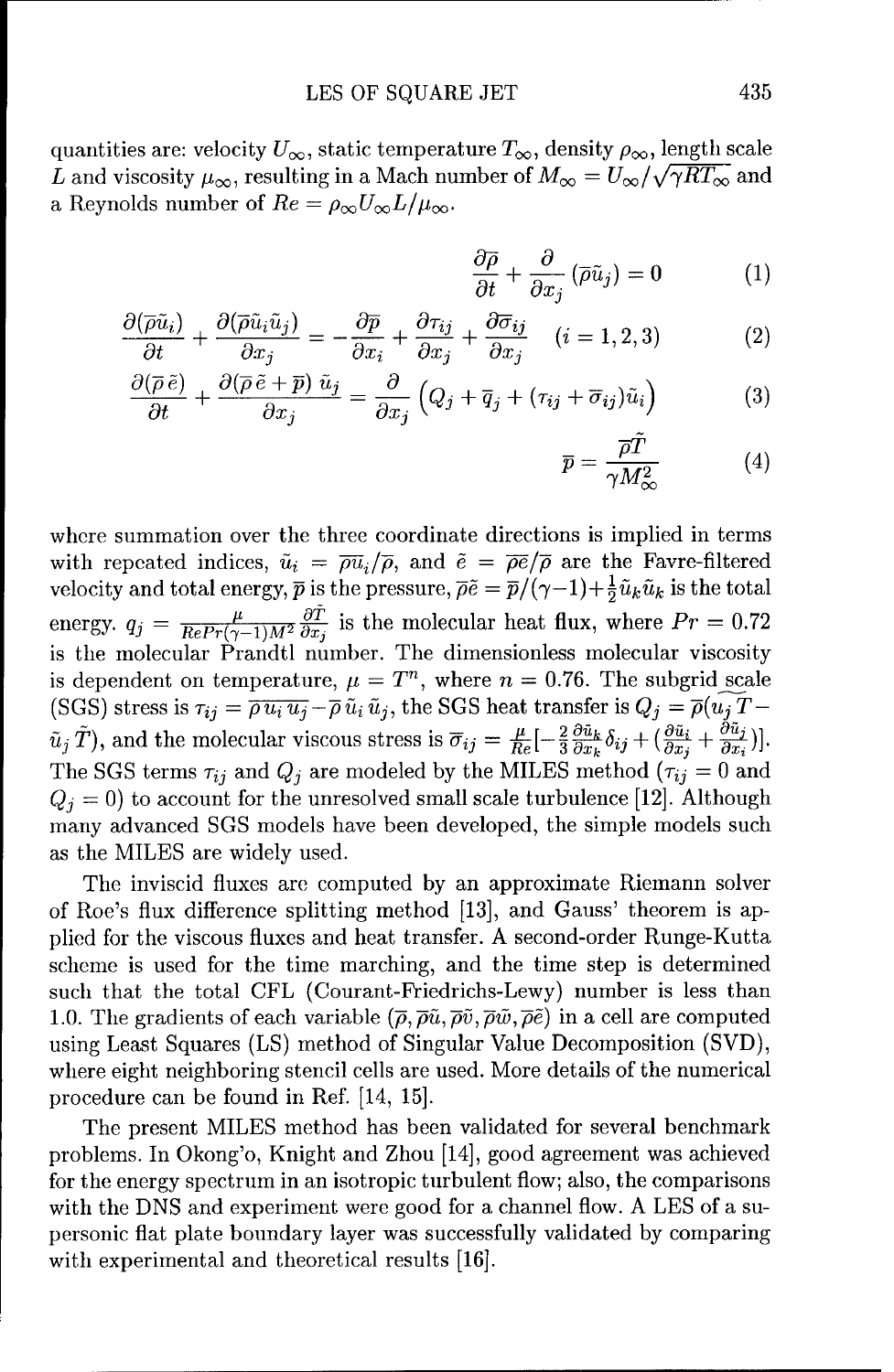#### **3.** Details of Computation

**A** free square jet of width D at Reynolds number of 3,200 and Mach number of 0.3 is studied. The grid consists of  $65 \times 65 \times 65$  hexahedral cells in an unstructured grid covering a computational domain of **5D** in the streamwise direction and **±3D** along the transverse directions. Each hexahedral cell is divided into five tetrahedral cells, yielding a total of 1.3M tetrahedra. A uniform grid is used along the streamwise direction with the hexahedral grid spacing of  $\Delta x/D = 0.078$ , which is larger than 0.04 used by Grinstein et al. in their DNS [3]. The grids are stretched along the other two directions and the minimum grid spacings are  $\Delta y/D = \Delta z/D = 0.0375$ . The imposed boundary conditions include inflow, outflow and wall boundaries. At the inflow, the streamwise velocities are prescribed as

$$
u = U[1 + A\sin(2\pi ft)]\tag{5}
$$

and

$$
U = 0.5 U_{\infty} [1 - \tanh[b_2(2|y|/D - D/(2|y|))] \times 0.5 U_{\infty} [1 - \tanh[b_2(2|z|/D - D/(2|z|))], \tag{6}
$$

where  $A = 0.02$  is the perturbation amplitude, f is the forcing frequency  $(f = 0.5)$ ,  $b_2 = 0.25R_{\frac{1}{2}}/\theta$ , where  $R_{\frac{1}{2}}/\theta = 40$ ,  $R = D/2$  and  $\theta$  is the momentum thickness. Zero-gradient condition is imposed at the outlet and symmetry boundary conditions are used at the side walls.

#### 4. LES Results

#### 4.1. VORTEX DYNAMICS AND TOPOLOGY

The iso-surfaces of the total vorticity  $\omega = \sqrt{\omega_x^2 + \omega_y^2 + \omega_z^2}$  corresponding to  $\omega = 0.25\omega_{peak}$  are shown in Fig. 1. Azimuthal nonuniformities make the evolution of the jet shear layer more complicated relative to circular jets. Close to the jet exit, a smooth square vortex sheet can be observed, and subsequently rolled-up vortex-ring structures form due to shear-layer Kelvin-Helmholtz instability. However, the vortex rings further downstream deform to non-planar shape due to self-induction mechanism caused by azimuthal nonuniformities. The deformed vortex rings are connected with the four corners of the initial square sheet by ribs. The hairpin braid vortices aligned with the corners progress faster in the diagonal direction than the others, "which results in redistribution of energy between azimuthal and streamwise vortices" [5]. Further downstream, the jet development is characterized by the strong interaction between vortex rings and braid vortices, which leads to a final breakdown of the large-scales coherent structures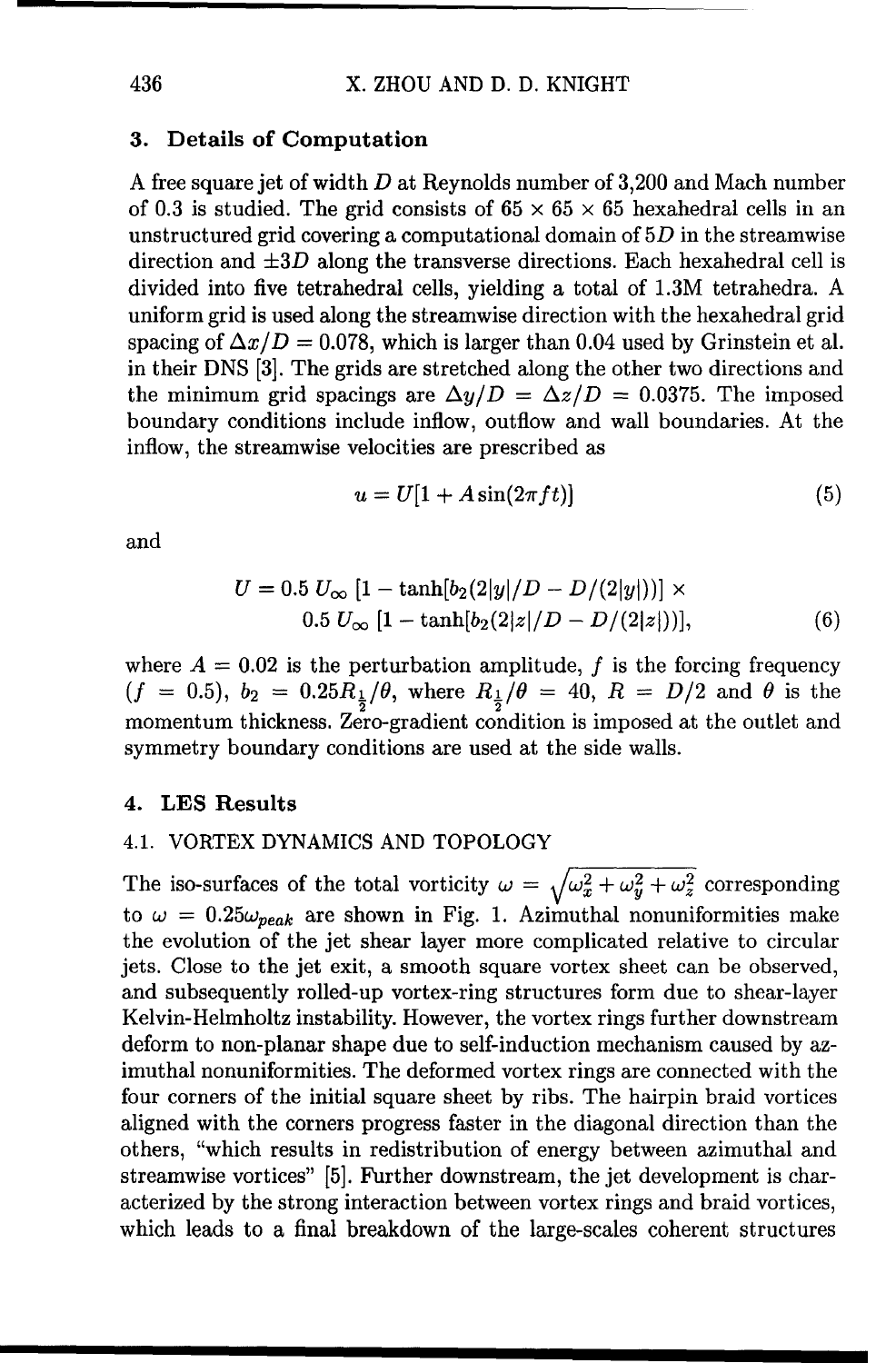and transition to the turbulent flow. The self-induced deformation of the rings and rib pair were explained to be the leading mechanism for larger entrainment properties in non-circular jets relative to circular jets [7]. "The interactions between the streamwise vortices and the vortex rings is reminiscent of the interaction between ribs and spanwise rollers in the mixing layer" [7]. Mixing of jets with surroundings can be enhanced through controlling the formation, development and interaction of large-scale coherent structures passively.

Fig. 2 shows the instantaneous crosswise vorticity  $\omega_z = \frac{\partial v}{\partial x} - \frac{\partial u}{\partial y}$ contours at a central  $x - y$  plane. Rolled-up structures can be observed near the base, and subsequently symmetrical counterrotating toroidal structures form in the shear layer which are then followed by their stretching and deformation. The organized structures can be broken down into smaller eddies further downstream. Evidently, the MILES model can capture the transition process. Large-scale vortex rings dominate in the near-field and the small vortices dominate downstream after the breakdown. The spatial spreading can be clearly observed downstream as the jet spreads by entraining mass from the surrounding nonvortical fluid.

Fig. 3 (a-d) shows the contours of instantaneous streamwise vorticity,  $\omega_x = \frac{\partial v}{\partial z} - \frac{\partial w}{\partial y}$ , across the  $y - z$  planes of  $x/D = 1, 2, 3$  and 4. Quite different behaviour can be observed at different axial positions. Vortex shears with some rounded-corners are stretched and thickened but still keep the initial square shape at the position of  $x/D = 1$ . The jet cross section switches axis **450** relative to that of the jet nozzle at the axial location of  $x/D = 2, 3$  due to self-induced velocity around the corners by the presence of streamwise vorticity. The flow structure develops into a irregular shape further downstream at  $x/D = 4$ .

#### 4.2. JET MIXING AND ENTRAINMENT

The statistical quantities are obtained by averaging over 5 forcing cycles after a statistically stationary state has been reached after an elapsed dimensionless physical time of 10.

The centerline distributions of the mean axial velocity by LES compared with the DNS results of Grinstein et al. [3] are plotted in Fig. 4. The mean velocity initially decays within the first 1.5 diameters and subsequently shows a slight increase due to the periodic roll-up by the sinusoidal forcing. The decay after 3.2 diameters is the result of turbulent mixing. In general, the agreement between present MILES and previous DNS results are good.

The corresponding centerline r.m.s. velocities  $u'/U_c$  are shown in Fig. 5. Note that close to the inflow plane the r.m.s. of velocity fluctuations is about 2 percent and corresponds to the imposed disturbance level. In the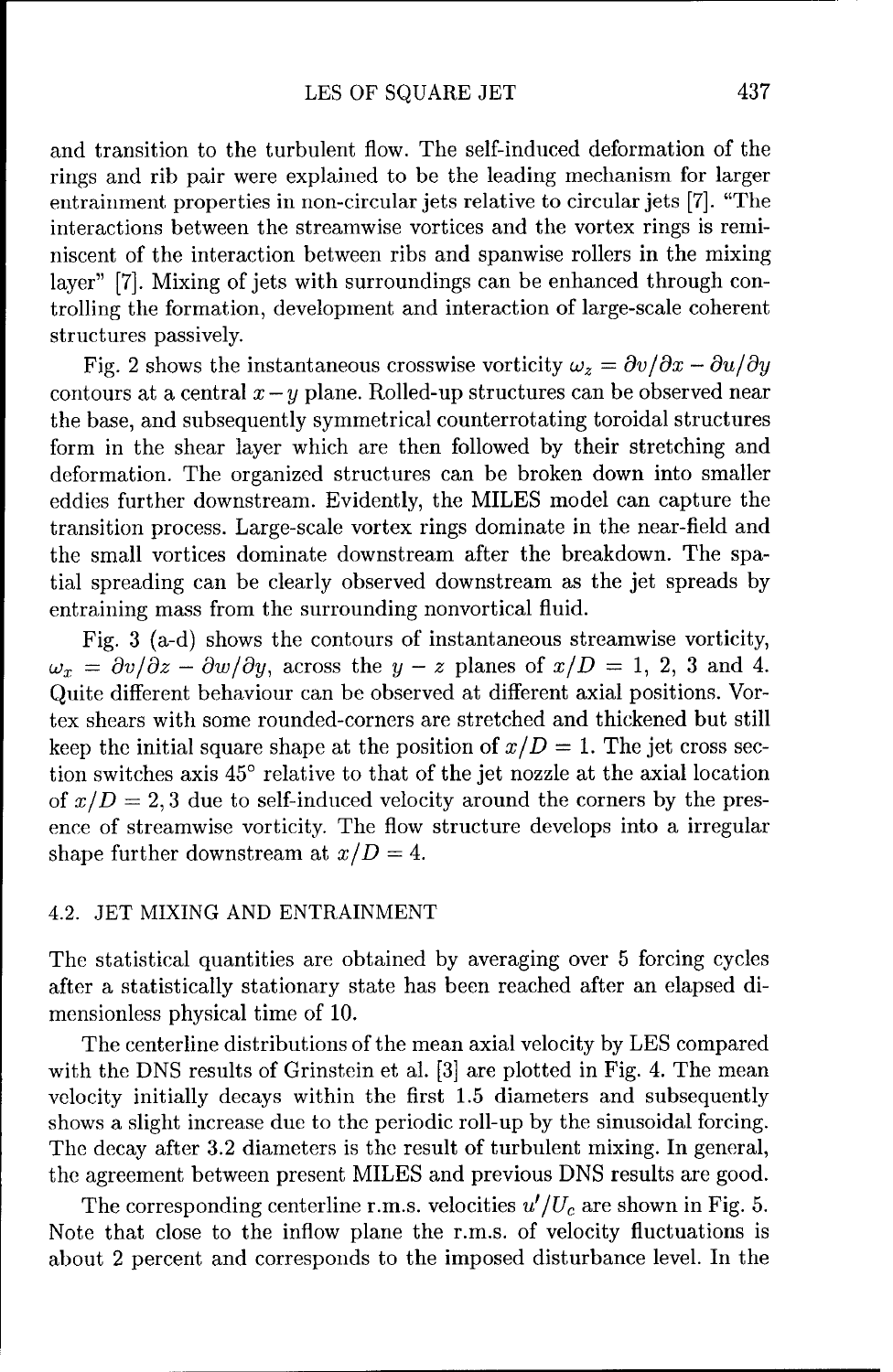potential core region, the r.m.s. velocity decreases slightly with increasing axial distance which shows a tendency to remain laminar with low turbulence intensities. Beyond the end of the potential core, the fluctuations of velocity increase very rapidly, which indicates the appearance of the secondary-instability mechanism which leads to the final breakdown of the large vortex structures. Due to insufficient length scale in the streamwise direction, the self-similar behaviour has not been achieved. However, it can be seen that the agreement between MILES and DNS is very good for the transient square jet.

### 5. Conclusions

A subsonic free square jet of Mach 0.3 and Reynolds number of 3,200 has been investigated by the MILES using an unstructured grid. Self-induced axis-switching occurs due to azimuthal non-uniformity at the exit. Complex vortex topologies and interaction between vortex rings and rib vortices are observed downstream. The mean properties are in good agreement with the DNS results of Grinstein et al. [3].

#### 6. Acknowledgment

The research was supported by the Air Force Office of Scientific Research (AFOSR) under grant F49620-99-1-0008 monitored by Robert Herklotz, John Schmisseur, Len Sakell and Steve Walker. The calculations were conducted on a cluster parallel computer with 16 processors in Rutgers University.

#### References

- 1. Panchapakesan, N. R. and Lumley, J. L., Turbulence Measurements in Axisymmetnic Jets of Air and Helium. Part 1. Air Jet (1993) J. *Fluid* Mech., Vol. 246, pp. 197-223
- 2. Rodi, W., Turbulence Models and Their Application in Hydraulics-A State of the Art Review (1980), IAHR, Delft
- 3. Grinstein, F. F., Gutmark, E. and Parr, T. Near Field Dynamics of Subsonic Free Square Jets. A Computational and Experimental Study (1995), *Physics of* Fluids, Vol. **7** no. 6, pp. 1483-1497
- 4. Grinstein, F. F. and Kailasanath, K. (1995) Three-dimensional Numerical Simulations of Unsteady Reactive Square Jets, Combustion and Flame, Vol. 100, pp.  $2 - 10$
- 5. Grinstein, F. F. Vortex Dynamics and Entrainment in Rectangular Free Jets (2001) *J. Fluid Mech.,* Vol. 437, pp. 69-101
- 6. Gutmark, E. J. and Grinstein, F. F., Flow Control with Noncircular Jets (1999) Annu. Rev. Fluid Mech., Vol. **31,** pp. 239-272
- 7. Grinstein, F. F. and DeVore C. R., Coherent Structure Dynamics in Spatially-Developing Square Jets (1992) *AIAA-92-3441*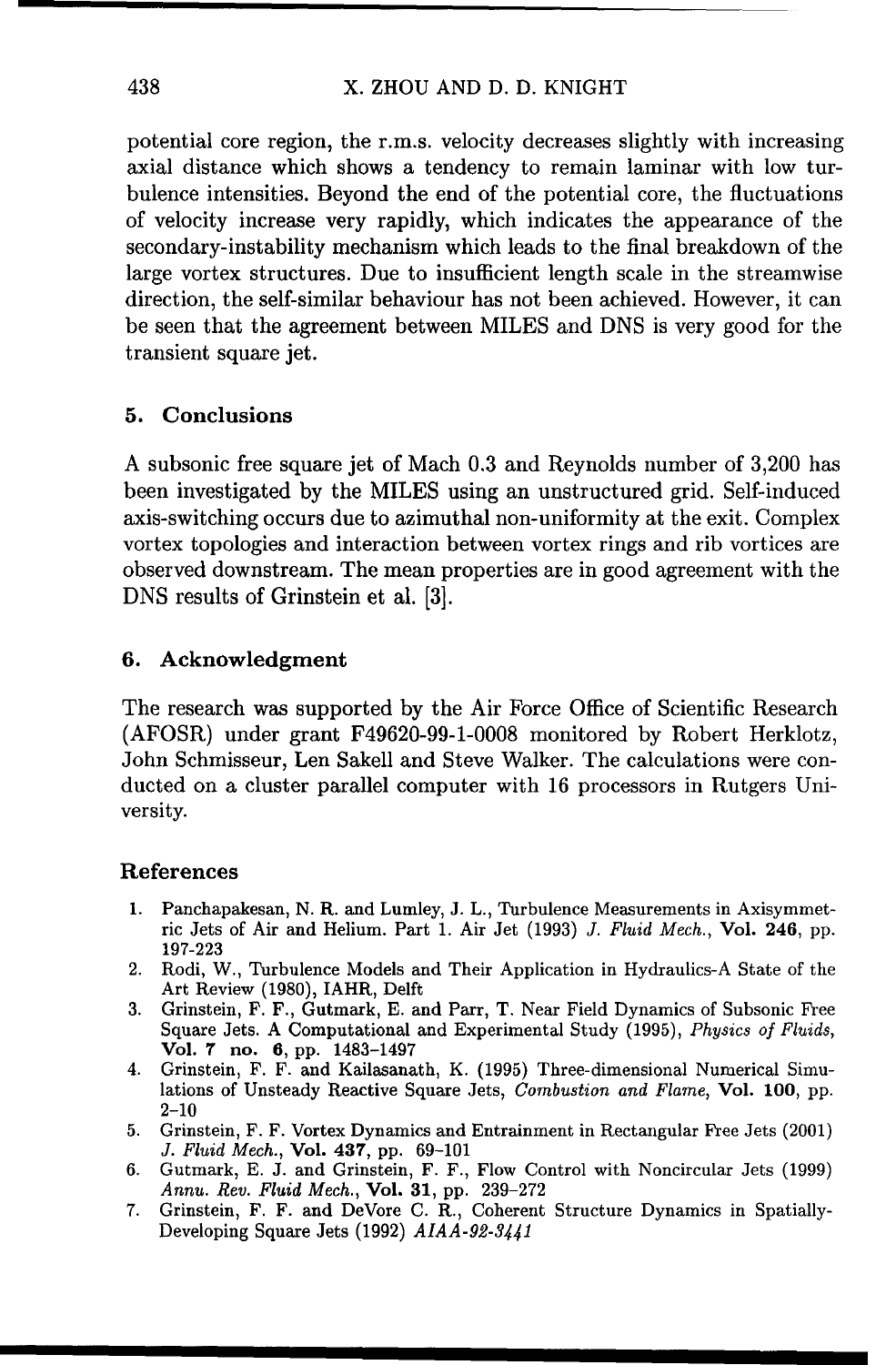- 8. Boersma, G. J., Brethouwer, G. and Nieuwstadt, F. T. M., A numerical investigation on the effect of the inflow conditions on the self-similar region of a round jet (1996) *Phys. Fluids,* Vol. 8, pp. 899-909
- 9. Le Ribault, C., Sarkar, S. and Stanley, S. A., Large eddy simulation of a plane jet (1999) *Phys. Fluids,* Vol. **11,** pp. 3069-3083
- 10. Foss, J. K. and Zaman, K.B.M.Q., Large- and Small-scale Vortical Motions in a Shear Layer Perturbed by Tabs (1999) J. *Fluid* Mech., Vol. **382,** pp. 307-329
- 11. Zaman, K.B.M.Q., Spreading Characteristics of Compressible Jets From Nozzles of Various Geometries (1999) *J. Fluid Mech.,* Vol. 383, pp. 197-228
- 12. Fureby, C., On Subgrid Scale Modeling in Large Eddy Simulations of Compressible flow (1996) *Phys. Fluids,* Vol. **5,** pp. 1301-1311
- 13. Hirsch, C., Numerical Computation of Internal and External Flows Volume 2: Computational Methods for Inviscid and Viscous Flows, Wiley (1997), pp. 204- 210
- 14. Okong'o, N., Knight, D. and Zhou, G., Large Eddy Simulations Using an Unstructured Grid Compressible Navier-Stokes Algorithm (2000) Int. J. Computational Fluid Dynamics **,** Vol. **13** no. **13,** pp. 303-326
- 15. Urbin, G., Knight, D. and Zheltovodov, A., Compressible Large Eddy Simulation Using Unstructured Grid: Supersonic Turbulent Boundary Layer and Compression Corner (2000) *AIAA 2000-0427*
- 16. Urbin, G. and Knight, D., Large Eddy Simulation of a Supersonic Boundary Layer Using an Unstructured Grid (2001) *AIAA J.,* Vol. **39** no. 7, pp. 1288-1295



Figure 1. Instantaneous isosurfaces of Figure 2. Instantaneous streamsise vortotal vorticity  $\omega = 0.25 \omega_{peak}$ . ticity contours at the  $x - y$  centre-plane.